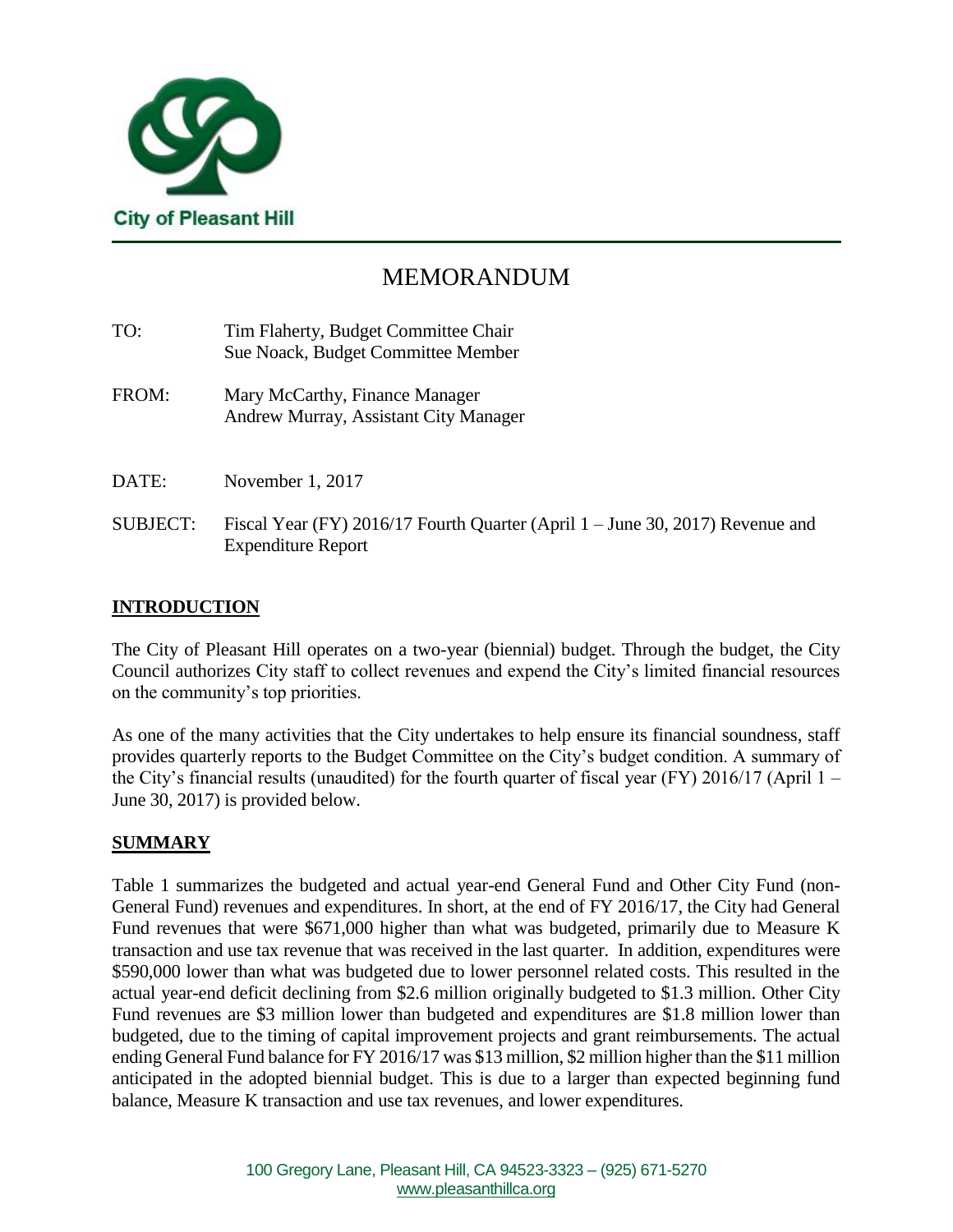|                        |                    | <b>General Fund</b> | <b>Other City Funds</b> | <b>Total</b> |
|------------------------|--------------------|---------------------|-------------------------|--------------|
| Revenue                | <b>Budgeted</b>    | \$23,054            | \$11,929                | \$34,983     |
|                        | Year End Projected | \$23,725            | \$8,876                 | \$32,601     |
|                        | Variance           | \$671               | $(\$3,053)$             | (\$2,382)    |
| <b>Expenditures</b>    | <b>Budgeted</b>    | \$25,612            | \$15,291                | \$40,903     |
|                        | Year End Projected | \$25,022            | \$13,472                | \$38,494     |
|                        | Variance           | $(\$590)$           | (\$1,819)               | $(\$2,409)$  |
| <b>Surplus/Deficit</b> | <b>Budgeted</b>    | \$2,558             | $(\$3,361)$             | (\$5,919)    |
|                        | Year End Projected | \$1,297             | $(\$4,596)$             | (\$5,893)    |
|                        | Variance           | \$1,261             | $(\$1,235)$             | \$26         |

**Table 1 - FY 2016/17 Revenue and Expenditure Summary (in \$1,000s)**

## **GENERAL FUND REVENUES**

General Fund revenues for FY 2016/17 were budgeted at \$23.1 million. Actual General Fund revenue for FY 2016/17 was \$23.7 million, \$671,000 over the budgeted amount. The following table summarizes General Fund revenue by category.

| <b>Revenue Type</b>               | <b>Adopted Budget</b> | <b>Actual as of</b><br>06/30/17<br>(Unaudited) | % of Budget | <b>Variance</b> |
|-----------------------------------|-----------------------|------------------------------------------------|-------------|-----------------|
| Sales Tax                         | \$8,642               | \$8,437                                        | 98%         | $(\$205)$       |
| Measure K Transaction and Use Tax |                       | \$478                                          |             | \$478           |
| Property Tax                      | \$2,824               | \$3,010                                        | 107%        | \$186           |
| Property Tax in Lieu of VLF       | \$3,076               | \$3,101                                        | 101%        | \$25            |
| <b>Other Taxes</b>                | \$5,028               | \$5,161                                        | 103%        | \$133           |
| Other:                            |                       |                                                |             |                 |
| <b>Franchise Fees</b>             | \$1,938               | \$1,958                                        | 101%        | \$20            |
| <b>Licenses and Permits</b>       | \$632                 | \$673                                          | 106%        | \$41            |
| <b>Charges for Services</b>       | \$454                 | \$469                                          | 103%        | \$15            |
| Other Revenue                     | \$171                 | \$148                                          | 87%         | $(\$23)$        |
| Transfer                          | \$100                 | \$100                                          | 100%        | \$0             |
| Use of Money and Property         | \$52                  | \$61                                           | 117%        | \$9             |
| <b>Fines and Forfeitures</b>      | \$56                  | \$88                                           | 157%        | \$32            |
| Intergovernmental                 | \$81                  | \$41                                           | 51%         | $(\$40)$        |
| <b>Total Revenues</b>             | \$23,054              | \$23,725                                       | 103%        | \$671           |

**Table 2 - FY 2016/17 General Fund Revenue Summary (in \$1,000s)**

#### Sales Tax

Sales tax revenues were budgeted at \$8.6 million in FY 2016/17. Actual sales tax revenues were \$8.4 million, slightly lower than budgeted by \$205,000. The reduction was primarily due to onetime adjustments processed by the Board of Equalization for previous sales tax allocations.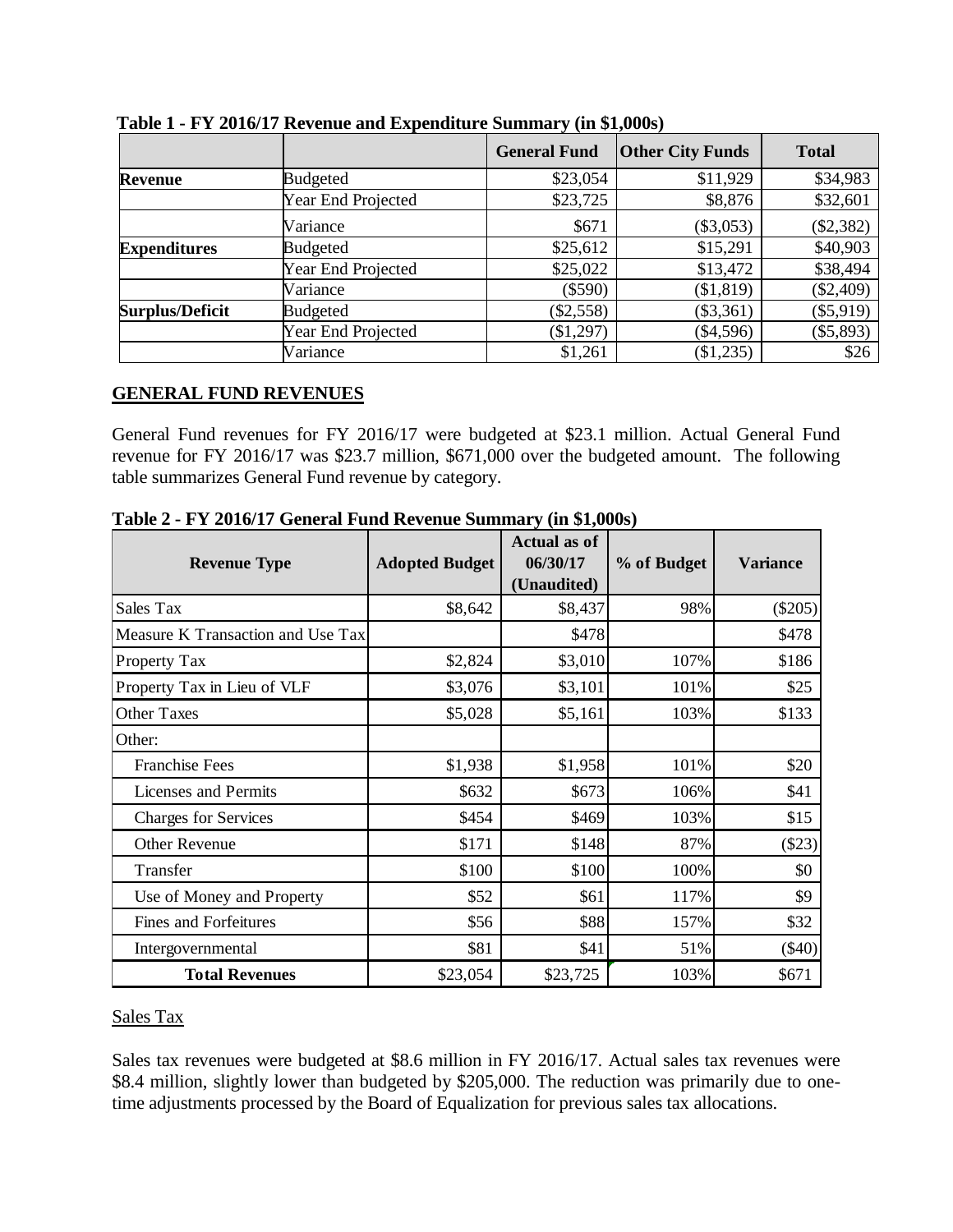#### Measure K Transaction and Use Tax

The Measure K transaction and use tax became effective on April 1, 2017 and the City collected \$478,000 during the year. Expenditures for specific projects to be funded by Measure K will be approved by the City Council through the Capital Improvement Plan (CIP).

### Property Tax

Property tax revenue was budgeted to be \$2.8 million, and actual year-end revenue was \$3.0 million, exceeding budget by \$186,000. The increase in property tax was primarily due to the recapture of Proposition 8 valuation reductions and higher assessed valuations on residential properties that have changed ownership.

#### Property Tax in Lieu of Vehicle License Fee (VLF)

The motor vehicle license fee (VLF) is an annual tax on the ownership of registered vehicles collected by the State Department of Motor Vehicles and subsequently distributed to cities and counties. In 2004, the State Legislature permanently reduced the tax rate from 2% to 0.65% of a vehicle's current market value. The reduction in VLF revenue to cities and counties was offset by an increased transfer of property tax from the State to cities and counties. This transfer is called the "Property Tax in Lieu of VLF." Based on collections, the City received \$3.1 million for the year.

#### Other Taxes

The City collects a business license tax and a number of other smaller taxes that supplement sales and property tax. The "other taxes" category also includes smaller taxes such as the transient occupancy (hotel) tax (TOT), property transfer tax, and utility user tax. The year-end revenue for these taxes was \$5.2 million, or \$133,000 greater than was originally budgeted, due to higher transient occupancy tax revenue and property transfer tax.

#### Other Revenue

The City collects a number of non-tax General Fund revenues, as described below.

#### Franchise Fees

Franchise fees are rent paid by utilities or other businesses for the privilege of using the City's right of way (streets, alleys, sidewalks, etc.) to locate utility lines or operate vehicles. The City collects a franchise fee of 1% of revenue from Pacific Gas & Electric (PG&E) and 5% of revenue from cable operators AT&T/Pacific Bell, Comcast, and Astound. The City also collects a franchise fee of 12% of revenue from Allied Waste Management. Franchise fee revenues were budgeted to be \$1.9 million in FY 2016/17. Actual revenue was \$20,000 higher than budgeted.

#### Licenses and Permits

The revenue in this category is due to permits and fees, which were budgeted at \$632,000. This category includes building, electrical, plumbing, and energy permits, primarily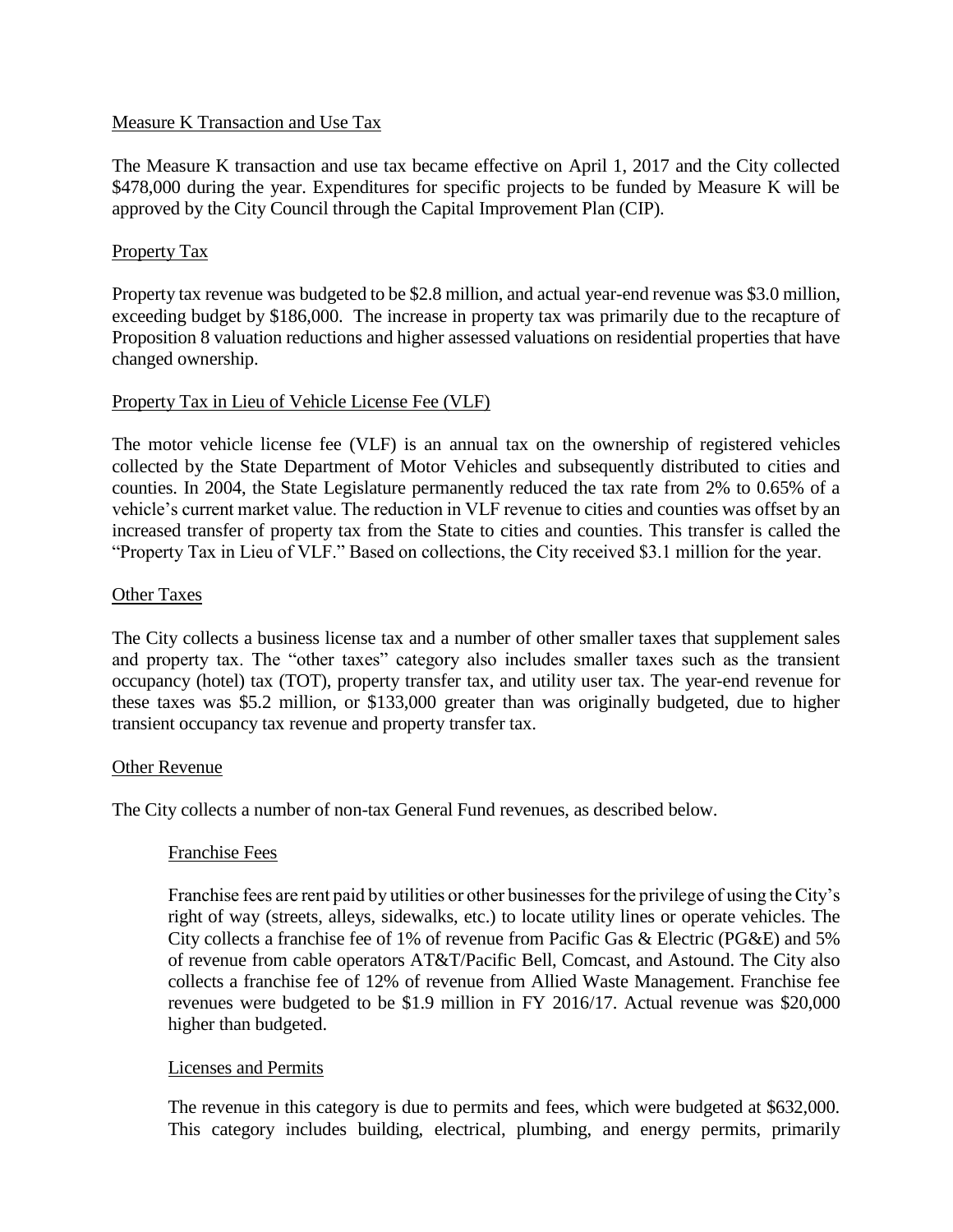generated from construction-related activity. Actual revenue was \$673,000, a slight increase of \$41,000.

Charges for Services, Transfers, Use of Money and Property, and Miscellaneous Other Revenue

This category includes numerous miscellaneous "other" revenues. The major sub-categories include charges for services, fines and forfeitures, interest revenue, Police Officer Standards and Training (POST) reimbursements from the State, accounting fees, and transfers from other funds. The City budgeted \$914,000 for FY 2016/17 and actual revenues were \$907,000, a slight decline of \$7,000.

## **GENERAL FUND EXPENDITURES**

General Fund expenditures for FY 2016/17 were budgeted at \$25.6 million. Actual expenditures for FY 2016/17 were \$25.0 million, a decrease of \$590,000. The following two tables summarize General Fund expenditures by category and department.

| <b>Expenditure Type</b>                                              | <b>Adopted Budget</b> | <b>Actual as of</b><br>06/30/17<br>(Unaudited) | % of Budget | <b>Variance</b> |
|----------------------------------------------------------------------|-----------------------|------------------------------------------------|-------------|-----------------|
| Personnel                                                            |                       |                                                |             |                 |
| <b>Salaries</b>                                                      | \$10,822              | \$10,702                                       | 99%         | (120)           |
| <b>Benefits</b>                                                      | \$5,711               | \$5,416                                        | 95%         | (295)           |
| Benefit Buybacks and<br><b>Contributions to Retiree Health Plans</b> | \$427                 | \$566                                          | 133%        | 139             |
| Public Safety PERS Side Fund Loan Debt                               | \$892                 | \$890                                          | 100%        | (2)             |
| Measure K                                                            |                       | 37                                             |             | 37              |
| <b>General Expenses</b>                                              | \$844                 | \$929                                          | 110%        | 85              |
| Professional and Contract Svc                                        | \$1,579               | \$1,422                                        | 90%         | (157)           |
| Other Expenditures:                                                  |                       |                                                |             |                 |
| Conferences and Training                                             | \$195                 | \$181                                          | 93%         | (14)            |
| Maintenance and Repairs                                              | \$316                 | \$213                                          | 67%         | (103)           |
| Supplies and Materials                                               | \$264                 | \$271                                          | 103%        |                 |
| <b>Utilities</b>                                                     | \$456                 | \$429                                          | 94%         | (27)            |
| Insurance                                                            | \$608                 | \$548                                          | 90%         | (60)            |
| Promotions and Contributions                                         | \$626                 | \$564                                          | 90%         | (62)            |
| <b>Fixed Assets</b>                                                  | \$33                  | \$15                                           | 45%         | (18)            |
| Transfer                                                             | \$2,839               | \$2,839                                        | 100%        |                 |
| <b>Total Expenditures</b>                                            | \$25,612              | \$25,022                                       | 98%         | (590)           |

**Table 3 - FY 2016/17 General Fund Expenditure Summary, By Category (in \$1,000s)**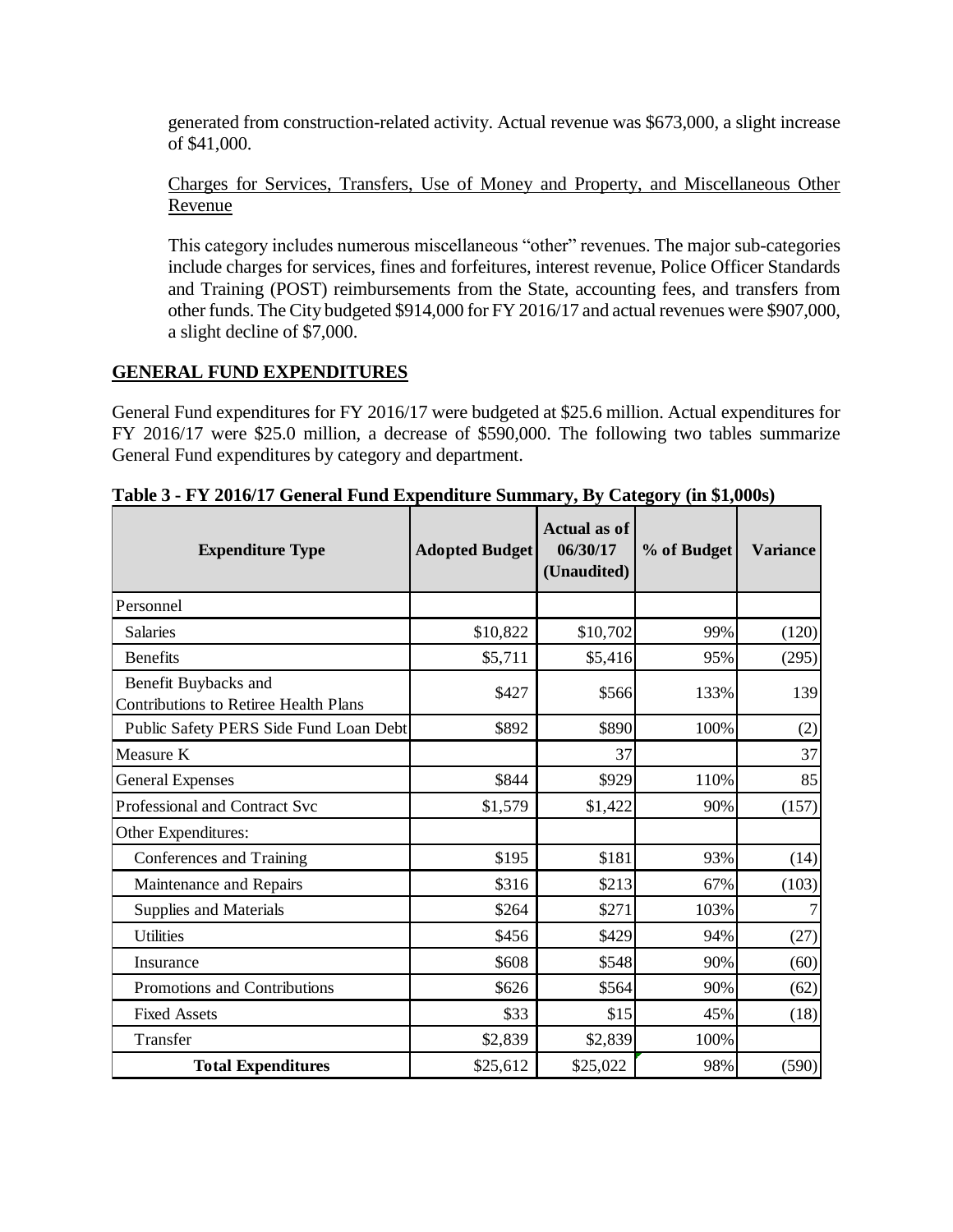|                                        |                       | <b>Actual as of</b> |             |                 |
|----------------------------------------|-----------------------|---------------------|-------------|-----------------|
| <b>Department</b>                      | <b>Adopted Budget</b> | 06/30/17            | % of Budget | <b>Variance</b> |
|                                        |                       | (Unaudited)         |             |                 |
| City Council                           | \$162                 | \$163               | 101%        | 1               |
| <b>City Manager</b>                    | \$991                 | \$944               | 95%         | (47)            |
| <b>City Attorney</b>                   | \$492                 | \$464               | 94%         | (28)            |
| <b>Community Relations</b>             | \$410                 | \$377               | 92%         | (33)            |
| City Clerk                             | \$157                 | \$122               | 78%         | (35)            |
| <b>City Treasurer</b>                  | \$11                  | \$11                | 100%        |                 |
| <b>Economic Development</b>            | \$620                 | \$488               | 79%         | (132)           |
| Non Departmental                       | \$497                 | \$1,052             | 212%        | 555             |
| <b>Administrative Services:</b>        |                       |                     |             |                 |
| Finance                                | \$801                 | \$815               | 102%        | 14              |
| <b>Computer Services</b>               | \$705                 | \$555               | 79%         | (150)           |
| <b>Human Resources</b>                 | \$661                 | \$627               | 95%         | (34)            |
| Measure K                              |                       | 37                  |             | 37              |
| <b>Risk Management</b>                 | \$606                 | \$555               | 92%         | (51)            |
| City Hall Facility                     | \$148                 | \$147               | 99%         | (1)             |
| Police                                 | \$11,143              | \$10,803            | 97%         | (340)           |
| Public Safety PERS Side Fund Loan Debt | \$890                 | \$890               | 100%        |                 |
| Engineering                            | \$1,049               | \$1,212             | 116%        | 163             |
| <b>Street Resurfacing Transfer</b>     | \$1,500               | \$1,500             | 100%        |                 |
| Maintenance                            | \$2,548               | \$2,356             | 92%         | (192)           |
| Planning                               | \$1,269               | \$1,095             | 86%         | (174)           |
| <b>Building Inspection</b>             | \$847                 | \$704               | 83%         | (143)           |
| Transfers to AD 20 and AD 22           | \$105                 | \$105               | 100%        |                 |
| <b>Total Expenditures</b>              | \$25,612              | \$25,022            | 98%         | (590)           |

**Table 4 - FY 2016/17 General Fund Expenditure Summary, By Department (in \$1,000s)**

## Personnel

## Salary and Benefits

Salary and benefits were budgeted at \$16.5 million and personnel costs for the year were \$16.1 million, \$493,000 lower than originally budgeted. The variance was primarily due to vacancies and lower than budgeted health insurance costs.

## Buybacks and Contributions to Retiree Health Savings Plan

This category includes sick leave and vacation buybacks for retiring employees. Depending upon an employee's bargaining unit, this benefit provides limited reimbursement of medical premiums or a contribution to a retirement health savings plan based on an employee's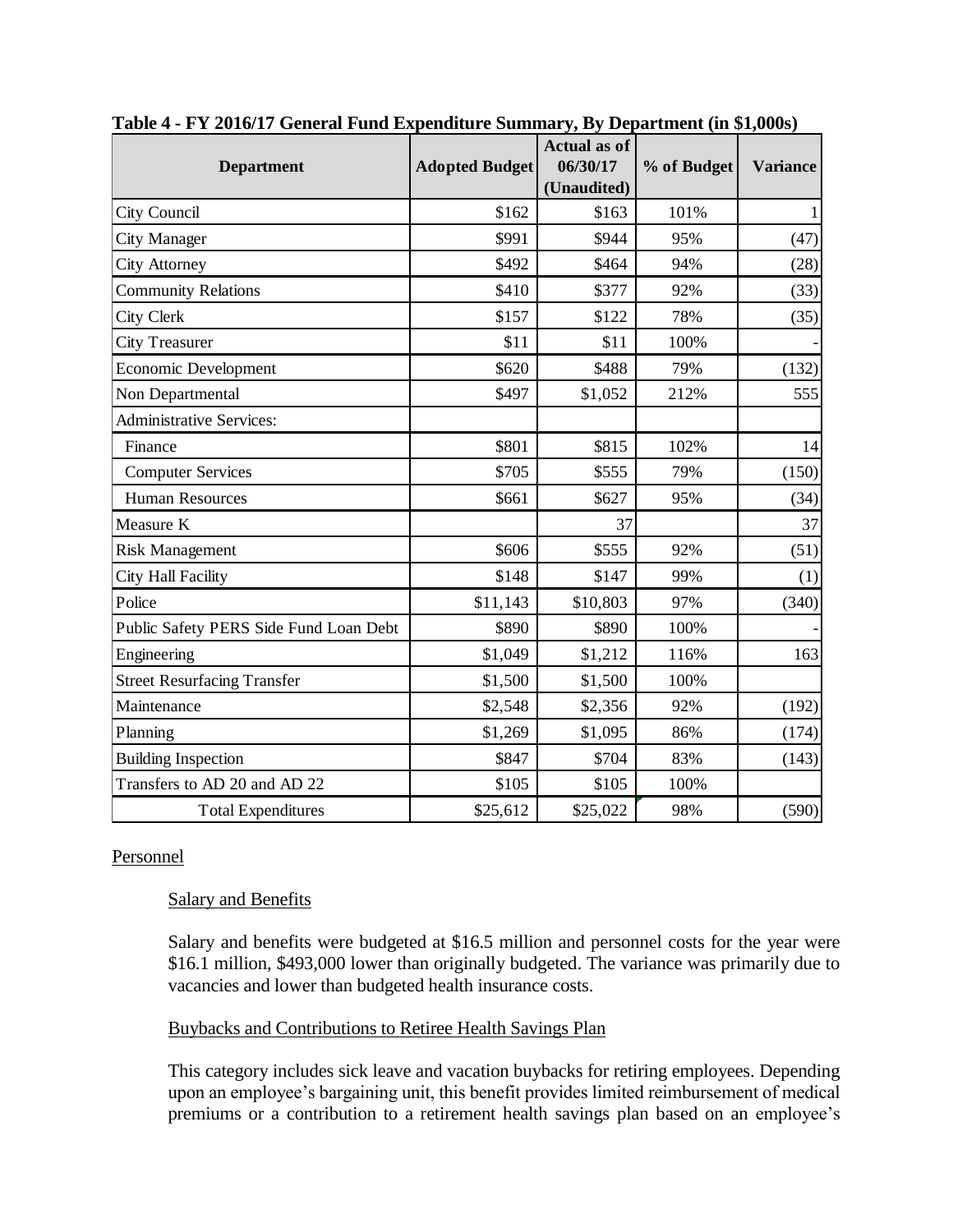unused sick leave and vacation leave balances when they retire. Several conditions must be met in order to qualify for this benefit. The timing of these payments is not cyclical. Actual expenditures for FY 2016/17 were \$485,000, an increase over budget of \$55,000 for the year.

### Public Safety PERS Side Fund Loan Debt Payment

This category is comprised of an annual debt service payment of \$890,000 related to the payoff of the CalPERS public safety side fund obligation. Rather than make annual payments to CalPERS to slowly pay off this obligation, the City took a loan from Umpqua Bank to pay off the obligation more quickly at a lower interest rate, resulting in significant savings. This debt will be paid off in full during FY 2017/18.

## General Expenses

This category includes expenditures for postage, printing, memberships, publications and subscriptions, and other special expenditures, including funding for Economic Development projects and programs to enlarge the City's revenue base. In the past, these projects and programs were funded by the Redevelopment Agency, but are now funded by the General Fund. This category also included a one-time settlement payment. Expenditures for FY 2016/17 were \$929,000, \$85,000 higher than budgeted.

#### Professional and Contract Services

This category includes contractual services such as legal counsel, auditing, videotaping, and animal control. Expenditures for FY 2016/17 were \$1.4 million, \$157,000 lower than budgeted.

#### Other Expenditures

The "other expenditures" category includes the major subcategories of conferences and training; maintenance and repairs; supplies and materials; utilities; insurance; promotions and contributions; fixed assets; and transfers. This category includes an additional \$1.3 million contribution (above the historical average of \$200,000 toward the street resurfacing program, which enables the City to marginally increase the Pavement Condition Index (PCI) rating of City streets and to also prevent an increase in the level of deferred maintenance of the streets.

This category also includes the City's ongoing annual contribution toward library facility maintenance and 43 library open hours (including Monday hours) weekly. Expenditures were budgeted to be \$5.4 million and actual expenditures were \$5.1 million, a reduction of \$277,000. The variance was primarily due to lower than anticipated maintenance and repairs; insurance, and promotions and contributions costs.

## **GENERAL FUND FINANCIAL CONDITION**

#### General Fund Balance

The adopted biennial budget included a beginning General Fund balance of \$13.6 million and projected a deficit of approximately \$2.6 million, resulting in an ending General Fund balance of \$11.0 million. Based on audited FY 2015/16 results, the City actually started FY 2016/17 with a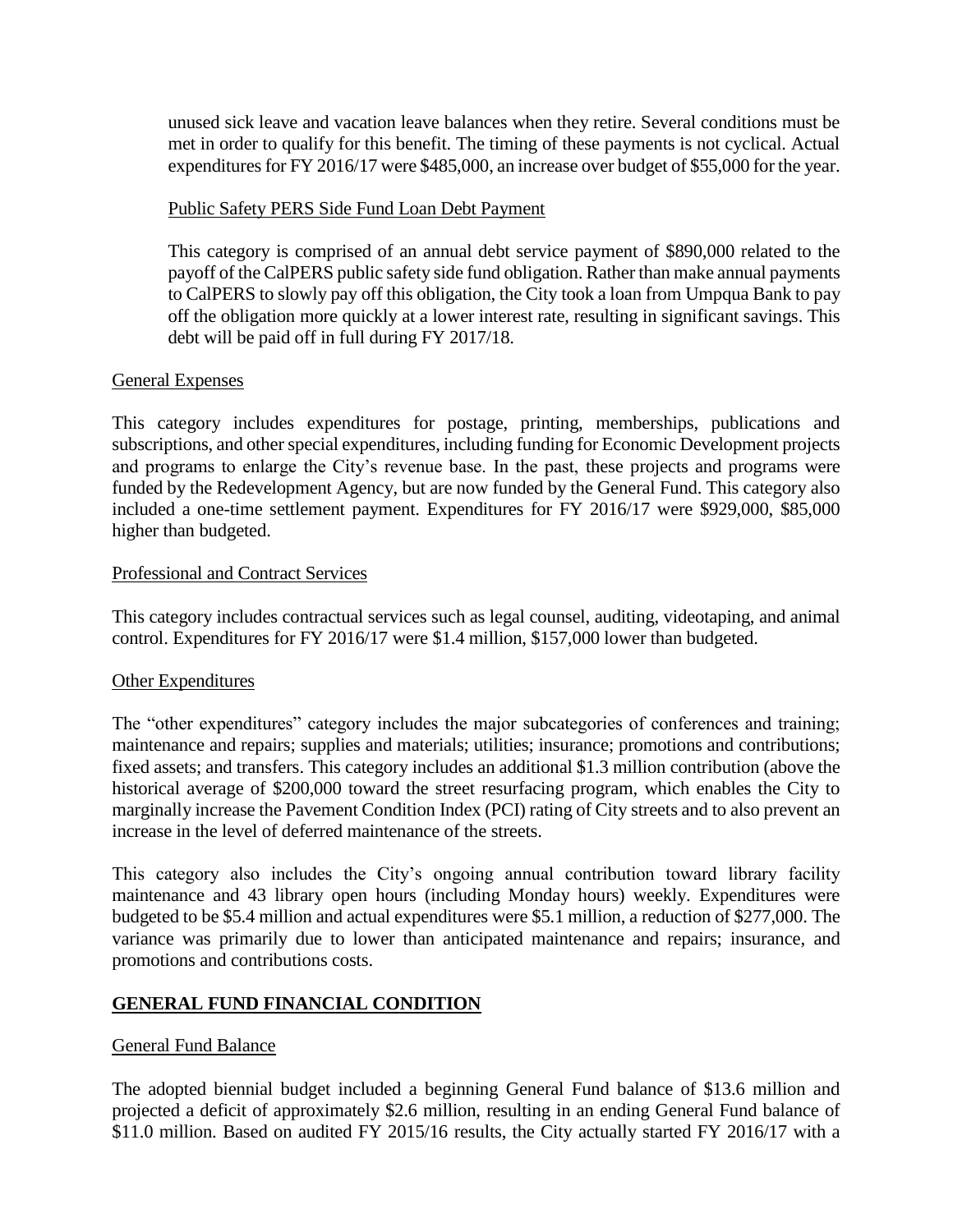General Fund balance that was \$707,000 higher at \$14.3 million. Actual FY 2016/17 revenues were \$671,000 higher than budgeted and expenditures were \$590,000 lower than budgeted. As a result, the General Fund ended FY 2016/17 with a fund balance of \$13.0 million, an overall improvement of \$2.0 million.

|                               | <b>Adopted Budget</b> | <b>Projected Year</b><br>End | <b>Variance</b> |
|-------------------------------|-----------------------|------------------------------|-----------------|
| <b>Beginning Fund Balance</b> | \$13,603              | \$14,310                     | \$707           |
| Revenue                       | \$23,054              | \$23,725                     | \$671           |
| Expenditures                  | \$25,612              | \$25,022                     | $(\$590)$       |
| Surplus/Deficit               | (\$2,558)             | (\$1,297)                    | \$1,261         |
| <b>Ending Fund Balance</b>    | \$11,045              | $$13,013*$                   | \$1,968         |

**Table 5 - FY 2016/17 General Fund Ending Balance (in \$1,000s)**

\*Includes \$441,000 in net Measure K proceeds

## **OTHER CITY FUNDS (NON-GENERAL FUND)**

In addition to the General Fund, the City has other fund types that can only be used for specified purposes, such as capital improvements, debt service, or a particular program. The following provides an update on these funds for FY 2016/17.

## **NON-GENERAL FUND REVENUE**

Total budgeted revenue for other (non-General Fund) funds, including revenue transferred between funds, was \$12.0 million, and actual revenue for FY 2016/17 was \$8.9 million, as shown in the table below.

| <b>Revenue Type</b>                                                                                                                                                                                                                                                                            | <b>Adopted</b><br><b>Budget</b> | <b>Actual as of</b><br>6/30/17<br>(Unaudited) | $%$ of<br><b>Budget</b> | <b>Variance</b> |
|------------------------------------------------------------------------------------------------------------------------------------------------------------------------------------------------------------------------------------------------------------------------------------------------|---------------------------------|-----------------------------------------------|-------------------------|-----------------|
| Property Tax                                                                                                                                                                                                                                                                                   | \$453                           | \$508                                         | 112%                    | 55              |
| Other - Taxes and Assessments                                                                                                                                                                                                                                                                  | \$528                           | \$382                                         | 72%                     | (146)           |
| Intergovernmental                                                                                                                                                                                                                                                                              | \$6,262                         | \$2,907                                       | 46%                     | (3,355)         |
| <b>Charges for Services</b>                                                                                                                                                                                                                                                                    | \$3                             | \$306                                         | 10200%                  | 303             |
| Fines and Forfeitures                                                                                                                                                                                                                                                                          | \$94                            | \$108                                         | 115%                    | 14              |
| Use of Money and Property                                                                                                                                                                                                                                                                      | \$31                            | \$31                                          | 100%                    |                 |
| Other                                                                                                                                                                                                                                                                                          | \$372                           | \$419                                         | 113%                    | 47              |
| Transfer                                                                                                                                                                                                                                                                                       | \$4,186                         | \$4,215                                       | 101%                    | 29              |
| <b>Total Revenues</b>                                                                                                                                                                                                                                                                          | \$11,929                        | \$8,876                                       | 74%                     | (3,053)         |
| The largest category of non-General Fund revenue is the intergovernmental category. The major<br>of revenue in this category is grants for capital projects. These revenues are paid on a reimburser<br>basis, so the City will receive the revenues once the capital work has been completed. |                                 |                                               |                         |                 |

**Table 6 - FY 2016/17 Non-General Fund Revenue Summary (in \$1,000s)**

The largest category of non-General Fund revenue is the intergovernmental category. The majority of revenue in this category is grants for capital projects. These revenues are paid on a reimbursement